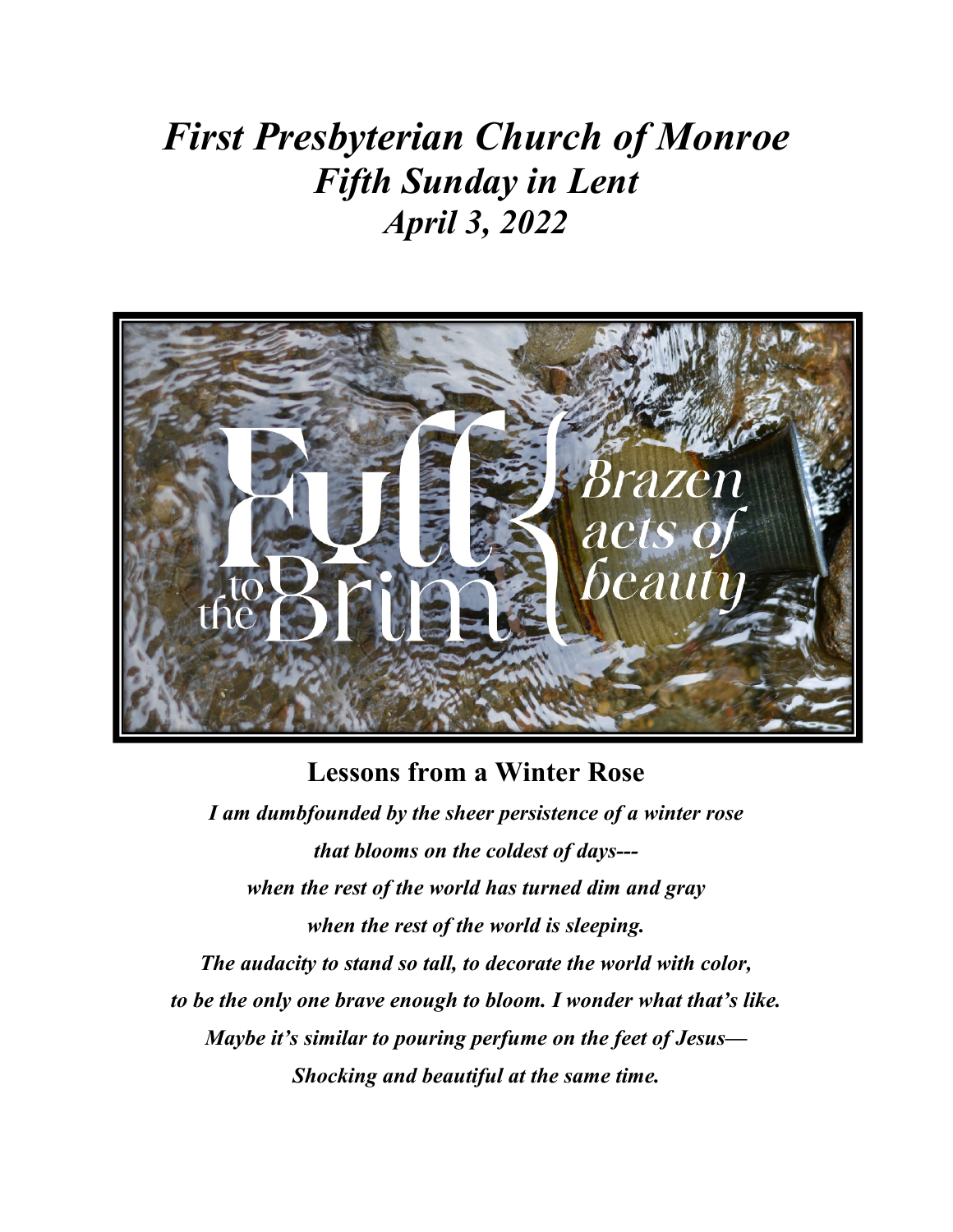# **FIFTH SUNDAY IN LENT totheBrim** – *Brazen acts of beauty*

God loves the real you—the messy, authentic, honest you.

God, I am so used to putting on a filter. I slide into different versions of myself based on the room I'm in, but I don't want to do that with you. I want to bring my full self, the one you created. Give me the strength to pull back the layers. Give me the strength to bring exactly who I am to you, knowing it is more than enough. Amen.

## **Prelude**

**Welcome**

## **Call to Worship Charlotte Frary**

May we find courage here **courage to follow our call, courage to live out our faith.** May we find hope here **hope for a better world, hope that refuses to let us go.** May we find truth here **truth that lives in sacred community, truth that lives in ancient stories.** May we find all that we seek. **And in our seeking, may we know God. Amen.**

**Hymn****"For the Beauty of the Earth"** GTG 14

## **Call to Confession Rev. Dr. Doris Chandler Rev. Dr. Doris Chandler**

## **Prayer of Confession**

#### **Jesus of Nazareth,**

**we admit that often we tuck our faith into our pockets, hiding in a place of comfort rather than proudly declaring: yes we are Christian, yes we believe, yes this faith has changed me. We are so afraid of offending others or embarrassing ourselves that we have established rules: no faith at the dinner table, no faith in politics, no faith with strangers. Forgive us for whispering when we could be singing. Forgive us for staying quiet when we could be part of rewriting the narrative. We want to be brave. We want to pour out perfume over your feet. These things we pray, amen.**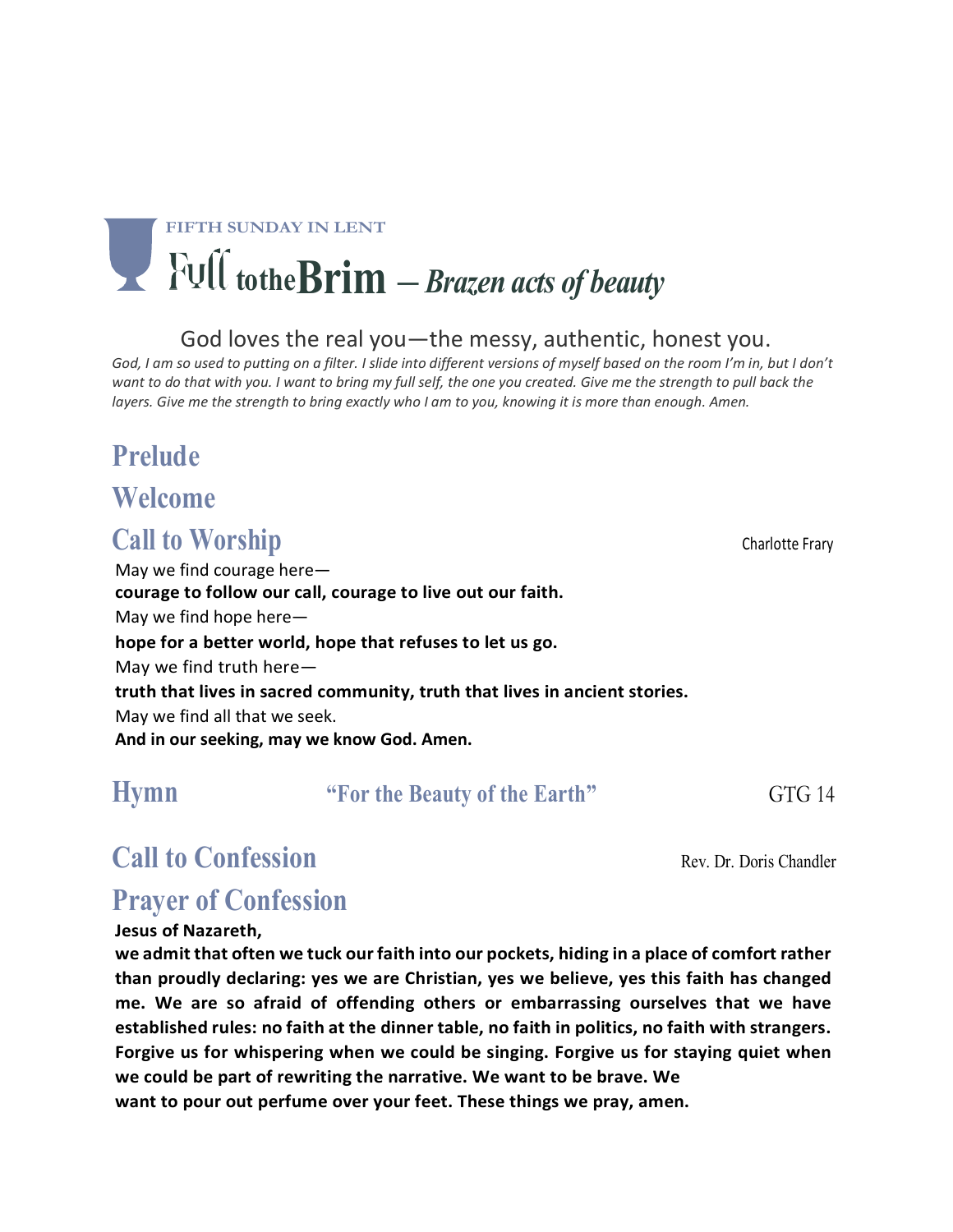## **Words of Forgiveness**

Family of faith, hear this good news: Even in our silence, **God loves us.** Even in our fear or shame, **God chooses us.** Even when we sin, **God wraps us in grace.** You are free—to be bold, to be brazen, to be exactly who God called you to be. **Thanks be to God, amen.**

#### **"My Soul is At Rest"**

*"My soul is at rest in God alone; my salvation comes from God."*

### **Passing of the Peace Charlotte Frary**

The peace of Christ be with you. **And also with you.**

## **A Story for All Ages** Yoshie Pomerville

### **Prayer for Illumination** Charlotte Frary

### **Scripture**

Isaiah 43: 16-21 Charlotte Frary Psalm 126 Charlotte Frary Luke 15: 1-3, 11b-32 Rev. Dr. Doris Chandler

**Time of Reflection**

## **Affirmation of Faith**

**I believe in beauty beauty pulled into being by our Creator, beauty that catches our breath, beauty that turns us toward awe.**

**Sermon Rev. Dr. Doris Chandler**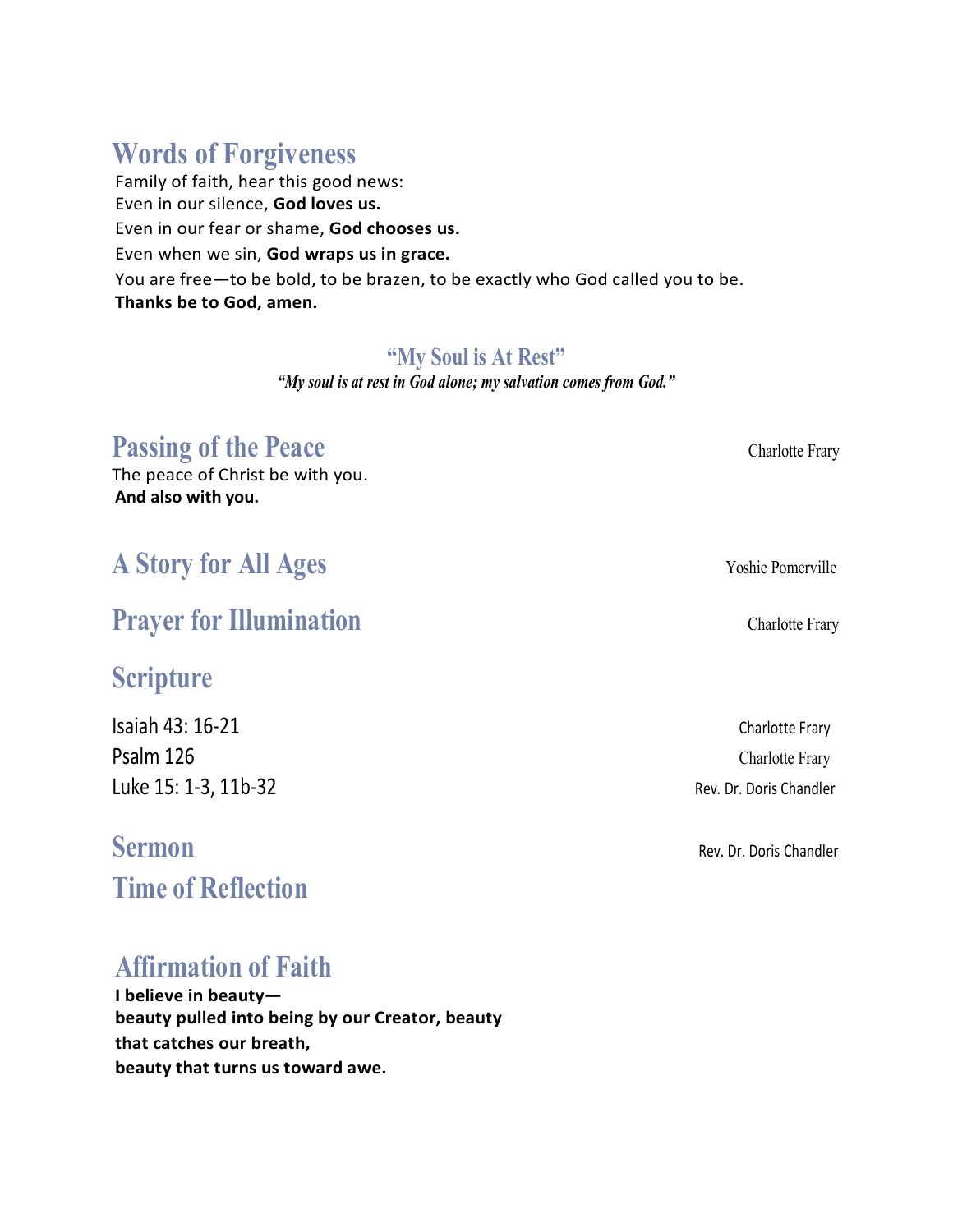**I believe in courage— courage to believe, courage to stand up for the people we love, courage to love without hesitation.**

**I believe in the Holy Spirit who prays for us when we cannot, who is brave for us when we are not.**

**I believe in Jesus Christ who stood up for Mary, who quieted the voice of critique, who welcomed every bid for relationship.**

**I believe in God. I believe in God who believes in us. Amen.**

#### **\*Hymn "The Lord Went to a Dinner"**

*(See insert)*

**Congregational Moment** Shannon Costello **Call to Offering** Charlotte Frary **\*Doxology** GTG 606

Praise God, from whom all blessings flow. Praise God, all creatures here below. Praise God, above ye heavenly host; Praise Father, Son and Holy Ghost. Amen.

## **Prayers of the People** Rev. Dr. Doris Chandler **The Lord's Prayer**

#### **\*Hymn "Sacred the Body"** GTG 27

### **Benediction**

As you leave this place, may you be awestruck by the beauty of this world. May you laugh, and may it be contagious.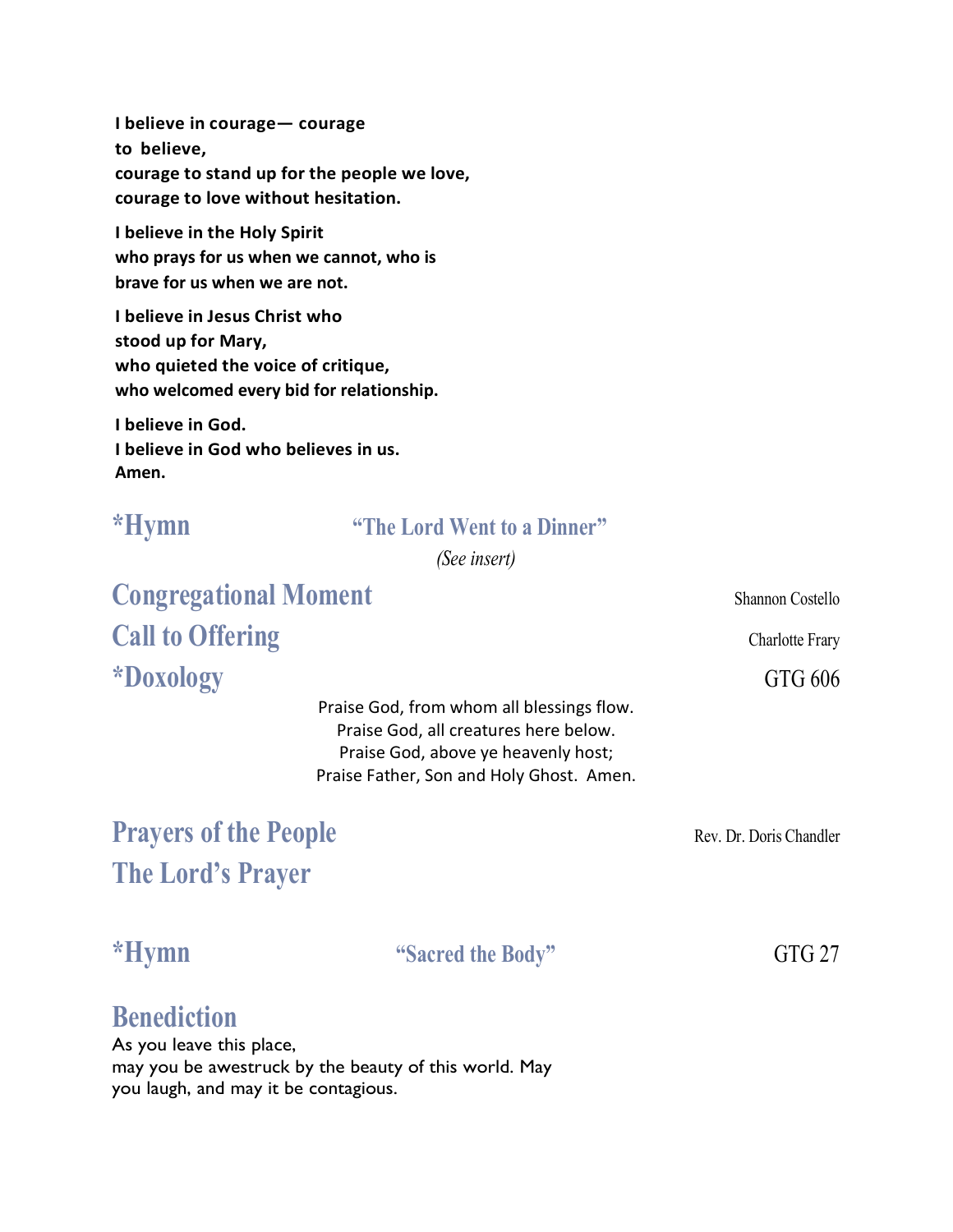May you overflow with love for those aroundyou. May you be effusive with hope and quick to point out joy. And in all of your living, and breathing, and being, may you find yourself full to the brim with God's Holy Spirit, and may it change your life. In the name of the Lover, the Beloved, and Love itself go in peace, full to the brim. Amen.

*\*All who wish to do so may stand*

*Words/images are signposts that point us to God; yet these words/images are not God. Realizing words have power, every effort is made to use inclusive, expansive language for God. You are invited to substitute word/images that are most comfortable for you during this time of worship.*

*A special welcome to our guests. Your presence among us is a gift to our beloved community. We trust God will draw you back to God's home—here at First Presbyterian Church of Monroe. Would you give us the privilege of connecting with you by signing a pew card and placing it in the offering plate?* 

*If you would like to begin the conversation about becoming a member of our beloved community—please speak with our pastor following worship or call* (*734) 242-1545 and select option 11 to leave a message for our pastor.* 





*The music ministry of our new Director of Music, Michael Rosas, begins April 10, 2022.*

#### **Attributions**

Cover Image used with permission: sanctifiedart.org

Excerpt from *"Lessons from a Winter Rose"* used with permission: Written by: Rev. Sarah Speed| sanctifiedart.org "*God loves the Real You*" Prayer used with permission. Written by: Rev. Sarah Speed| sanctifiedart.org Liturgy used/adapted with permission. Written by: Rev. Sarah Speed| sanctifiedart.org

#### **Music**

"For the Beauty of the Earth", GTG 14. TEXT: Folliott Sandford Pierpoint, 1864, alt. MUSIC (DIX 7.7.7.7.7.7): Conrad Kocher, 1838; abr. William Henry Monk, 1861; harm. The English Hymnal, 1906.TEXT and MUSIC are public domain.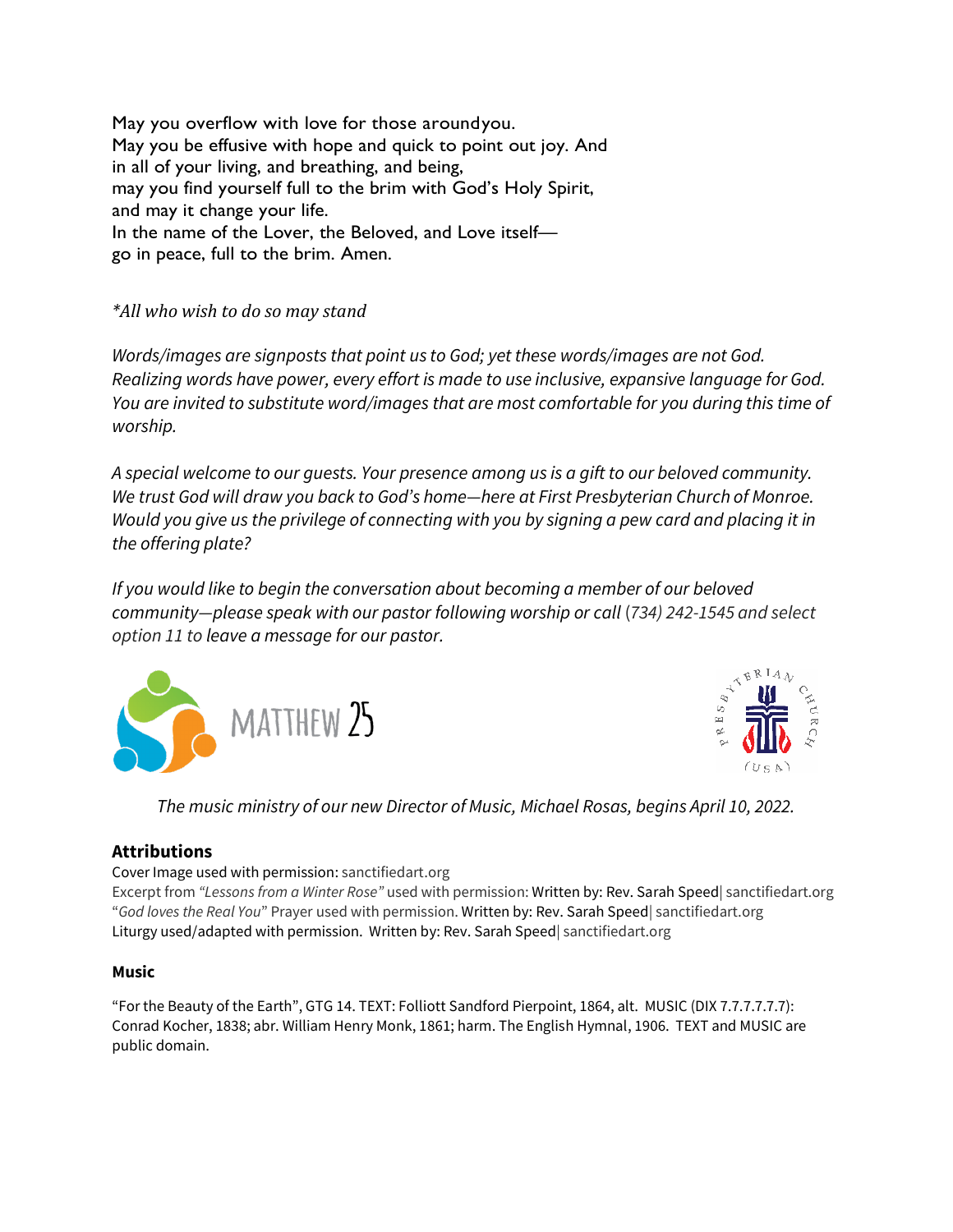"My Soul is at Rest", GTG 843. TEXT: Taizé Community, 1984. MUSIC: Jacques Berthier, 1981. Text and Music © 1991 Les Presses de Taizé, GIA Publications, Inc. Words and music used with permission under ONE LICENSE #A-737704 All rights reserved. Permission to podcast/stream obtained from ONE LICENSE, License #A-737704. All rights reserved.

"The Lord Went to a Dinner". TEXT: Copyright © 2019 by Carolyn Winfrey Gillette. All rights reserved. Used with permission. MUSIC is public domain.

"Praise God from Whom All Blessings Flow". GTG 606. TEXT*: Thomas Ken, 1695, 1709.* TEXT and MUSIC are public domain.

"Sacred the Body", GTG 27. TEXT: Ruth Duck, 1997; © 1997 The Pilgrim Press. MUSIC (TENDERNESS 5.5.10.D): Colin Gibson, 1992; © 1992 Hope Publishing Company, Carol Stream, IL 60188. All rights reserved. Used by Permission.Words and music used with permission under ONE LICENSE #A-737704 All rights reserved. Permission to podcast/stream obtained from ONE LICENSE, License #A-737704. All rights reserved.

#### **FPC Monroe Worship Team**

Rev. Dr. Doris Chandler, Pastor Rob Edwards, Director of Music Isaac Fankhauser, Sound Team Randy Stiffler, Sound Team Charlotte Frary, Liturgist John Chesman, Usher Jim Heisler, Usher



108 Washington Street Monroe, Michigan 48161 734-242-1545